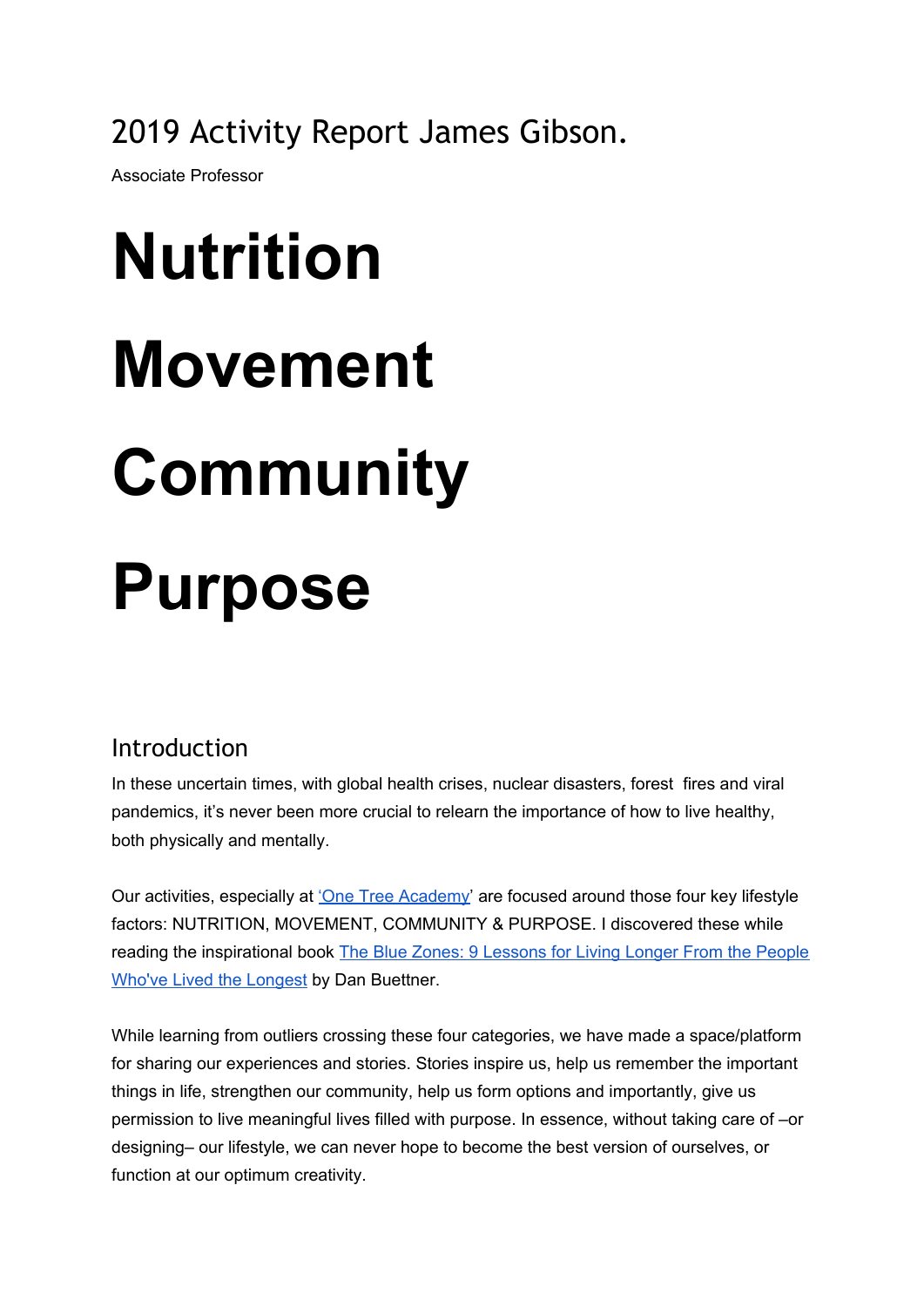During the past weeks since *quarantine times*, we've been listening, watching and reading people's reactions, solutions, and recommendations for surviving –better still thriving– in this unsettling time. People are looking for answers about what to do with their time and how to live… and we've noticed a curious positive phenomenon occurring. Among the variety of content, we've noticed a shift towards a few IMPORTANT actions in order to stay healthy and of sound mind.

Eating nutritious plants & whole foods (Nutrition) Moving your body & connecting with nature (Movement) Communicate with friends and family (Community) Purposeful creativity by learning something new and something about yourself (Purpose)

This universal positivity –confirmation– has given us great confidence and motivation to keep exploring, learning and sharing stories. We have postponed our May Campfire Talk event until October, when hopefully we can all gather once more to share our stories of personal experiences and growth.

Yet for now, we still have more difficult days ahead until we learn to live with this new virus. More challenges will come and *we will* adapt and *we will* be creative, but we should ask ourselves: *have we been making, traveling and using/buying too much?* Our current global situation is the perfect result of the system we've created… and that system looks fragile. It's time to focus on making a better system, we are positive healthy results will follow.

Change is the only certainty and change starts within oneself. Can we be the change we want to see?

...and so it goes. James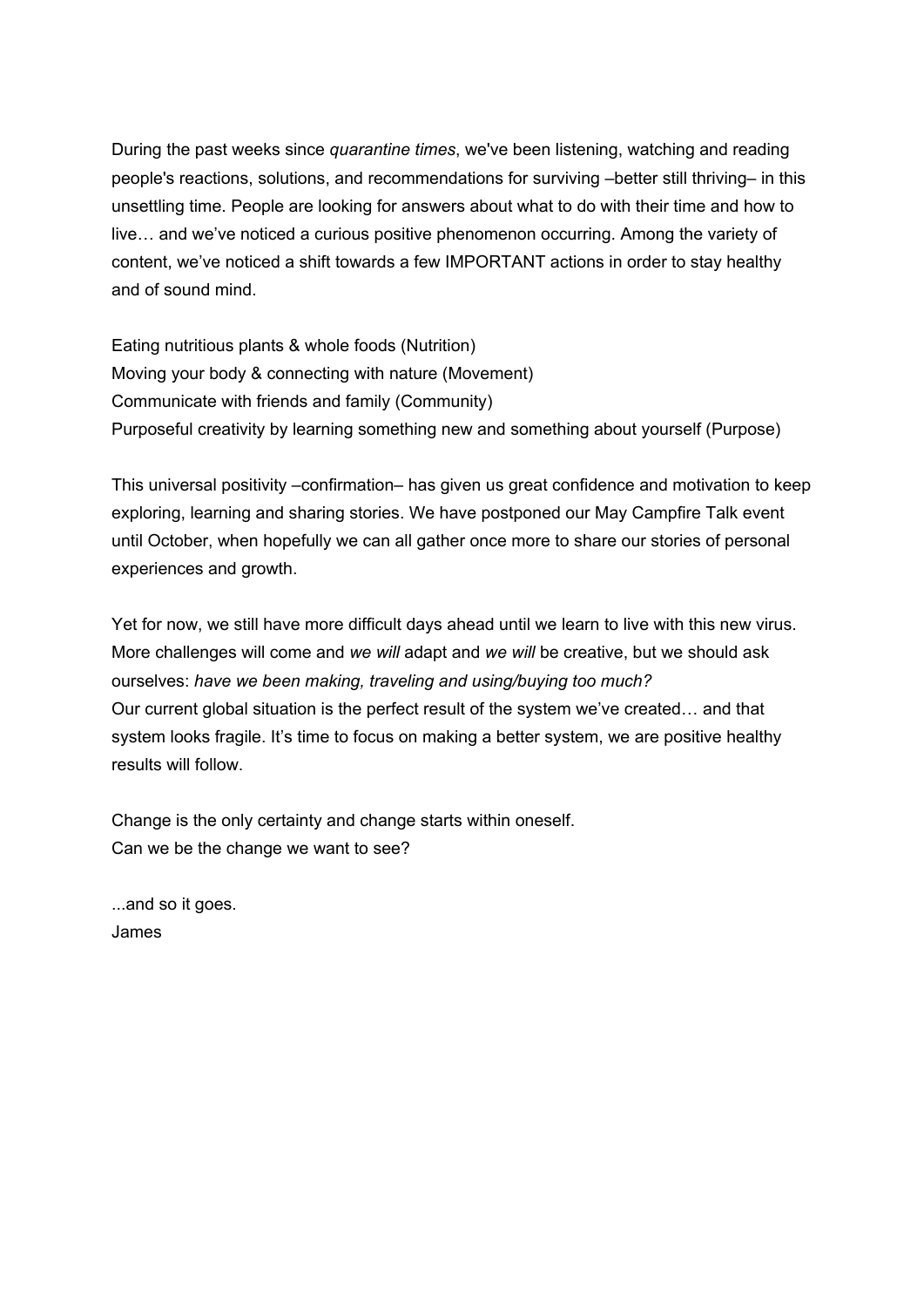# Outline of activities

During this academic year I focused on improving the experience of One Tree Academy both during the event itself and online. A good amount of time was spent archiving the movie data, making it available online and gathering interviews for past speakers. In the second half of the year I spent time researching and visiting potential speakers / collaborators within Japan, of which was able to successfully interview and prepare the next One Tree academy event in May & October 2020.

## Activites.

## One Tree Academy

### *Theoretical and Dialectical Research*

*"Schools began with a man under a tree who did not know he was a teacher, sharing his realisation with a few others who did not know they were students." – Louis Kahn*

## **Theory**

- **● A looking at, viewing, beholding.**
- **● A contemplative or speculative understanding of natural things.**

It's ever more easy to get information, but does that make it any easier to choose the information to act upon?

I hypothesise that the more we uncover —often contradictory, often incomplete— the more it leads us to apathy and immobility. With this tendency to overload, we become overwhelmed and unable to see where and what to start or change. We can relearn how to look and discover through our own eyes and our own experiences. Giving time to find truths and share these experiences in order to educate and aid positive action.

## **Dialectic**

- **● The art of investigating or discussing the truth of opinions.**
- **● An enquiry into metaphysical contradictions and their solutions.**

Communicating is effortless with the aid of our 'always-on' devices and networks, but one could argue that face to face communication is suffering. The act of discussing one's own thoughts and opinions, learning and forming a shared schema of how to live (and work) is lost. Overtaken by ephemeral fickle outbursts aided by social media. There is the fear that our education system is failing us. Failing to teach free discussion, producing graduates who more often than not have forgotten how to think for themselves, with no critical outlook.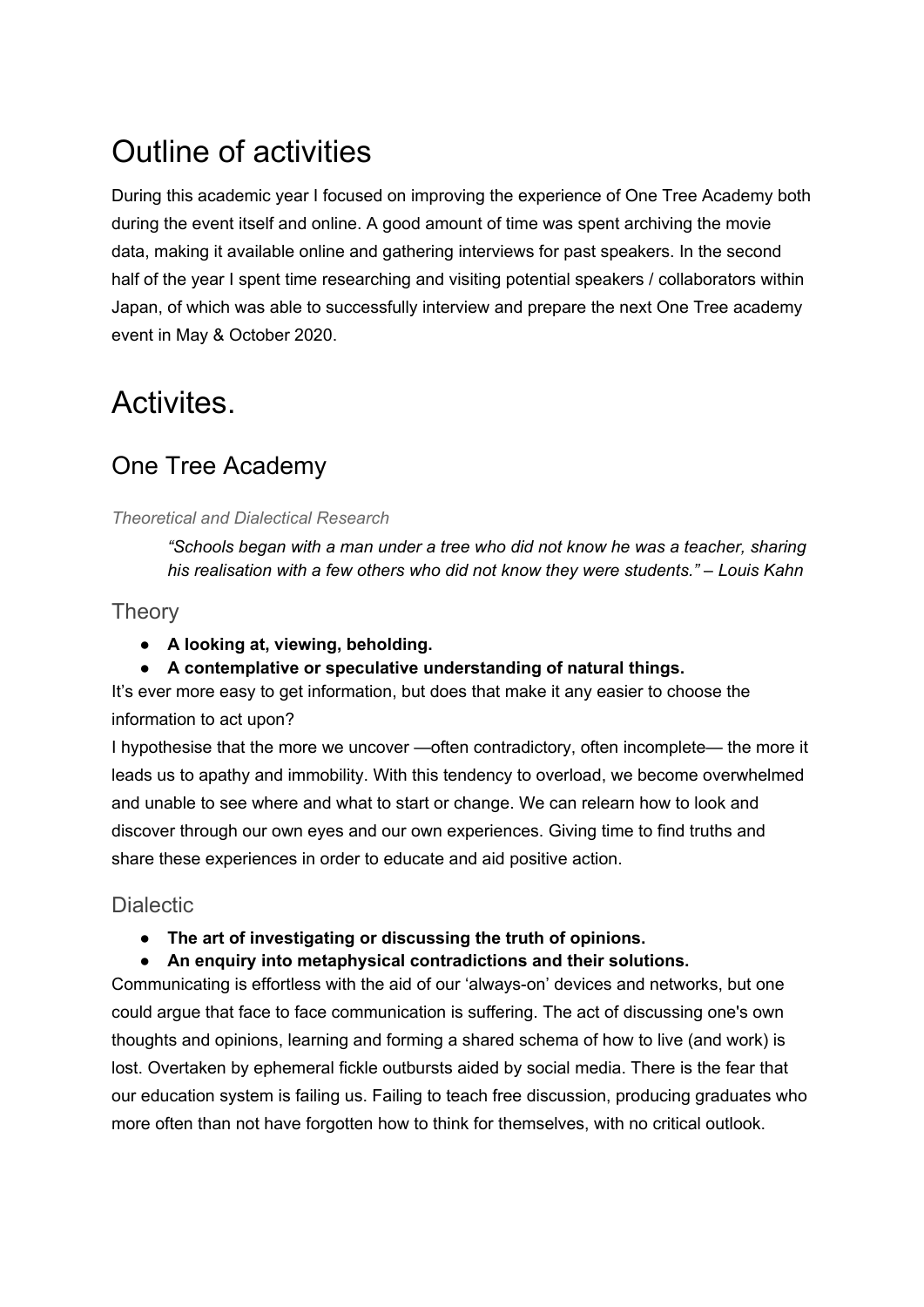What if we took learning out of the system? Removing the classroom from the school and creating a platform from which to view and discuss. A situation where the hierarchical structures are flattened and everyone becomes a student and a teacher.

## Purpose

## **● Rekindle the spirit of the campfire discussion.**

One Tree Academy is a place for face to face communication aiming to bridge the gap between passively consuming and actively doing. To decipher our knowledge while sharing and forming opinions and ways to act upon them.

Through the various activities at the academy we hope to make decision making easier by experiencing and discussing, determining for ourselves through the discovery of truth. Actively teaching by example and leading examined lives, in order to establish clear starting points for others to research further and champion. Relearning the meaning of 'quality' and 'value' in order to find a balance in life and work and to become healthy in body and mind.

## Campfire Talk #04

## *Design your Body & Mind. 05*月 *18*日 *(*土*) ~ 19*日 *(*日*)*

At this years Campfire Talk #04 we will focus on the Body & Mind. We are inviting 4 guests focusing on four principles for a healthy and happy life: Nutrition, Exercise, Community, and Purpose. Each guest will tell their story of how they have designed a creative lifestyle without sacrificing their social and personal lives. Listen to their adventures, successes and failures along the path to creating a unique and healthy style of living & working. "You have power over your mind - not outside events. Realize this, and you will find strength." –Marcus Aurelius

#### **Guest Speakers**

Nutrition「栄養」とのつかたつお「**KALPA**」 Bread & Things for the Culture - Fermenting skateboard culture into making better bread. View Talk : <https://onetreeacademy.xyz/tonotsuka-tatsuo>

#### Exercise「運動」岡本 洋輔 「**Ashtanga Yoga Prabhatam**」 Moving Meditation - Discovering the power of yoga changed this climber's life.

View Talk : <https://onetreeacademy.xyz/Yosuke-Okamoto>

Community「社会」竹内太志 「**rofmia**」 Life Next to a River. View Talk : <https://onetreeacademy.xyz/Takeuchi-Futoshi>

Purpose「目的」高橋康太**,** 高橋京子 **&** 九丸 「一二の用品店」 A Dog's Life - Playing, working and living are separate & connected. View Talk : <https://onetreeacademy.xyz/Kota-Kyoko-Kumaru>